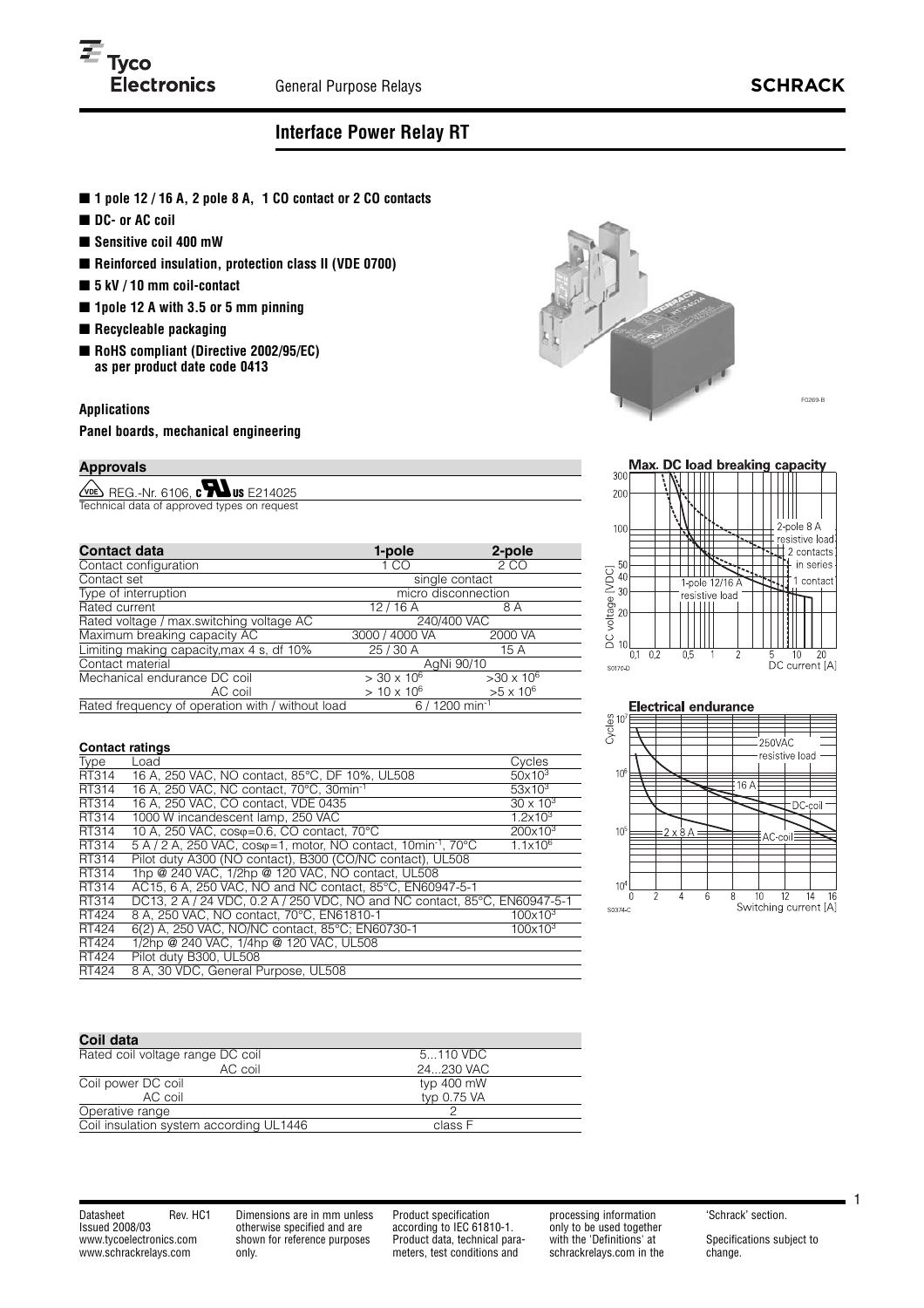# **Interface Power Relay RT** (Continued)

# **Coil versions, DC-coil**

| Coil | Rated   | Operate | Release | Coil                                                                                          | Rated coil |
|------|---------|---------|---------|-----------------------------------------------------------------------------------------------|------------|
| code | voltage | voltage | voltage | resistance                                                                                    | power      |
|      | VDC.    | VDC.    | VDC.    | Ohm                                                                                           | mW         |
| 006  | 6       | 4.2     | 0.6     | $90 \pm 10\%$                                                                                 | 400        |
| 012  | 12      | 8.4     | 1.2     | 360±10%                                                                                       | 400        |
| 024  | 24      | 16.8    | 2.4     | 1440±10%                                                                                      | 400        |
| 048  | 48      | 33.6    | 4.8     | 5520±10%                                                                                      | 417        |
| 060  | 60      | 42.0    | 6.0     | 8570±12%                                                                                      | 420        |
| 110  | 110     | 77.0    | 11.0    | 28800±12%                                                                                     | 420        |
|      |         |         |         | All figures are given for coil without preepergization at ambient temperature $+23^{\circ}$ C |            |

All figures are given for coil without preenergization, at ambient temperature +23°C Other coil voltages on request

## **Coil versions, AC-coil 50Hz**

|      | <b>OUTLINGTOROLOGY OUTLING</b> |         |         |                                                                                      |            |
|------|--------------------------------|---------|---------|--------------------------------------------------------------------------------------|------------|
| Coil | Rated                          | Operate | Release | Coil                                                                                 | Rated coil |
| code | voltage                        | voltage | voltage | resistance                                                                           | power      |
|      |                                | 50 Hz   | $50$ Hz |                                                                                      | 50 Hz      |
|      | VAC.                           | VAC     | VAC     | Ohm                                                                                  | VA         |
| 524  | 24                             | 18.0    | 3.6     | $350 \pm 10\%$                                                                       | 0.76       |
| 615  | 115                            | 86.3    | 17.3    | 8100±15%                                                                             | 0.76       |
| 730  | 230                            | 172.5   | 34.5    | 32500±15%                                                                            | 0.74       |
|      |                                |         |         | All figures are given for coil without preepergization at ambient temperature 123 °C |            |

given for coil without preenergization, at ambient temperature  $+23^{\circ}$ C Other coil voltages on request

| <b>Insulation</b>                         |                       |
|-------------------------------------------|-----------------------|
| Dielectric strength coil-contact circuit  | 5000 V <sub>rms</sub> |
| open contact circuit                      | 1000 V <sub>rms</sub> |
| adjacent contact circuits                 | 2500 Vrms             |
| Clearance / creepage coil-contact circuit | $\geq 10 / 10$ mm     |
| Material group of insulation parts        | $\geq$ IIIa           |
| Tracking index of relay base              | <b>PTI 250 V</b>      |
| Insulation to IEC 60664-1                 |                       |
| Type of insulation coil-contact circuit   | reinforced            |
| open contact circuit                      | functional            |
| adjacent contact circuits                 | basic                 |
| Rated insulation voltage                  | 250 V                 |
| Pollution degree                          | З                     |
| Rated voltage system                      | 240/400 V             |
| Overvoltage category                      | Ш                     |

| Other data                                       | 1-pole                                  | 2-pole       |
|--------------------------------------------------|-----------------------------------------|--------------|
| RoHS - Directive 2002/95/EC                      | compliant as per product date code 0413 |              |
| Flammability class according to UL94             |                                         | V-0          |
| Ambient temperature range DC coil                | $-40+85$ °C                             |              |
| AC coil                                          | $-40+70$ °C                             |              |
| Operate- / release time DC coil                  | typ 7 / 3 ms                            | typ $7/2$ ms |
| Bounce time DC coil, NO / NC contact             | typ $1/3$ ms                            | typ $1/3$ ms |
| Vibration resistance (function), NO / NC contact | 20 / 5 g, 30  500 Hz                    |              |
| Shock resistance (destruction)                   | 100 <sub>g</sub>                        |              |
| Category of protection                           | RTII                                    |              |
| Mounting distance                                | 0 mm, dense packing                     |              |
| Relay weight                                     |                                         | 14 g         |
| Packaging unit                                   | 20 / 500 pcs                            |              |

**Accessories**<br>For Details see datasheet

Accessories Interface Power Relay RT

### **Relay Packages**

Complete packages consisting of a relay mounted on a socket see Package RT





### **Terminal assignment** Bottom view on pins



### **Dimensions**



Datasheet Rev. HC1 Issued 2008/03 www.tycoelectronics.com www.schrackrelays.com

Dimensions are in mm unless otherwise specified and are shown for reference purposes only.

Product specification according to IEC 61810-1. Product data, technical parameters, test conditions and

processing information only to be used together with the 'Definitions' at schrackrelays.com in the 'Schrack' section.

Specifications subject to change.

2